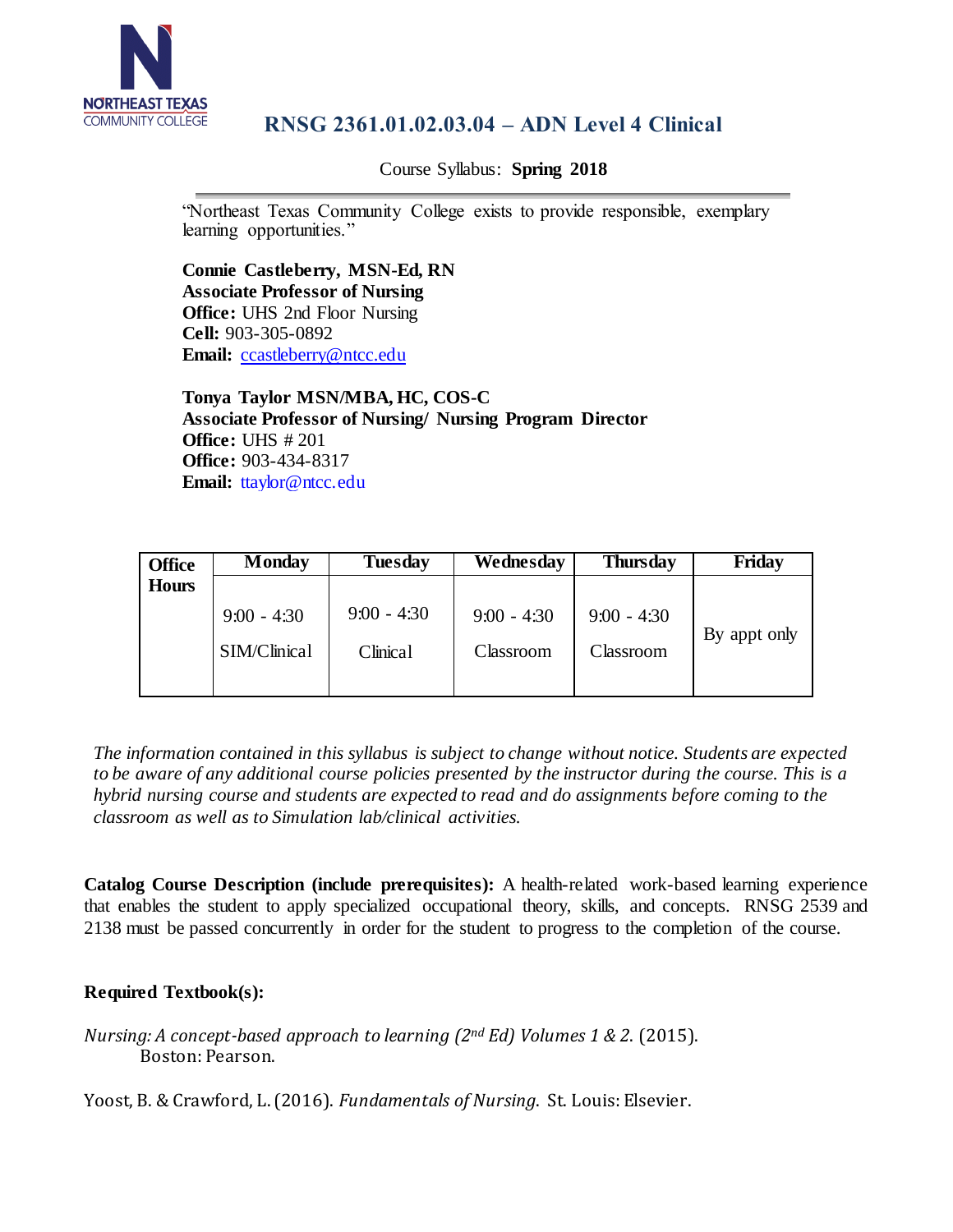# **Recommended**

Jarvis, C. (2016). *Pocket Companion for Physical Examination and Health Assessment*. St. Louis: Elsevier

# **Student Learning Outcomes for RNSG 1162**

The Texas State Board of Nurses (BON) provides differentiated essential competencies (DECs) (2010) to guide nursing education programs in developing a curriculum which prepares graduates to provide safe, competent, compassionate care. The competencies from the BON show the expected level of performance, integrating knowledge, skills, abilities, and judgment based upon the preparation in the program of study. The differentiation is based upon the level of the nursing education program which the student is enrolled.

The NTCC nursing program director and faculty incorporate the Differentiated Essential Competencies (DECs) (2010) into the student learning outcomes of each course, based on the level of the nursing educational program. The learning outcomes of this course are based on the essential competencies of graduates of Texas Associate Degree nursing education programs.

By the end of this course, the student will be able to:

- 1. Apply knowledge of selected concepts to clinical situations, focusing on patient-centered care
- 2. Demonstrate:
	- a. How to promote relationship building with patients
	- b. Utilization of mechanisms by which to solve problems at the point of care for patients and their significant others.
	- c. How to involve patient in skills and/or procedures.
- 3. Utilize clinical reasoning and knowledge based on the nursing program of study to date, applying mindfulness, situational awareness and sense-making while integrating best current evidence and clinical expertise into care of patients, acknowledging their preferences and values.
- 4. Minimize risk of harm to patients and providers through both system effectiveness and individual performance.
- 5. Apply newly translated knowledge of policies and procedures that are research based to decision making and the provision of safe patient-centered care
- 6. Utilize a systematic process to develop concept maps to provide patient-centered care to diverse patients across the life span (including teaching, referrals, etc.).
- 7. Implement measures, based on patient outcomes, to promote a safe environment for patients and others.
- 8. Demonstrate mechanisms by which to achieve high-quality patient outcomes by effectively communicating and collaborating with as well as actively participating in activities to plan, deliver, implement and evaluate value-added nursing care with members of the inter-professional team; demonstrating mutual respect and utilizing shared decision making
- 9. Demonstrate beginning skills in using patient care technologies and information systems that support safe nursing practice.
- 10. Adhere to standards of practice within legal, ethical, and regulatory frameworks of the professional nurse.
- 11. Demonstrate attributes of the professional nurse.
- 12. Identify delegation of nursing interventions to appropriate personnel.
- 13. Monitor outcomes of care processes and use improvement methods to design and test changes to improve the health care system.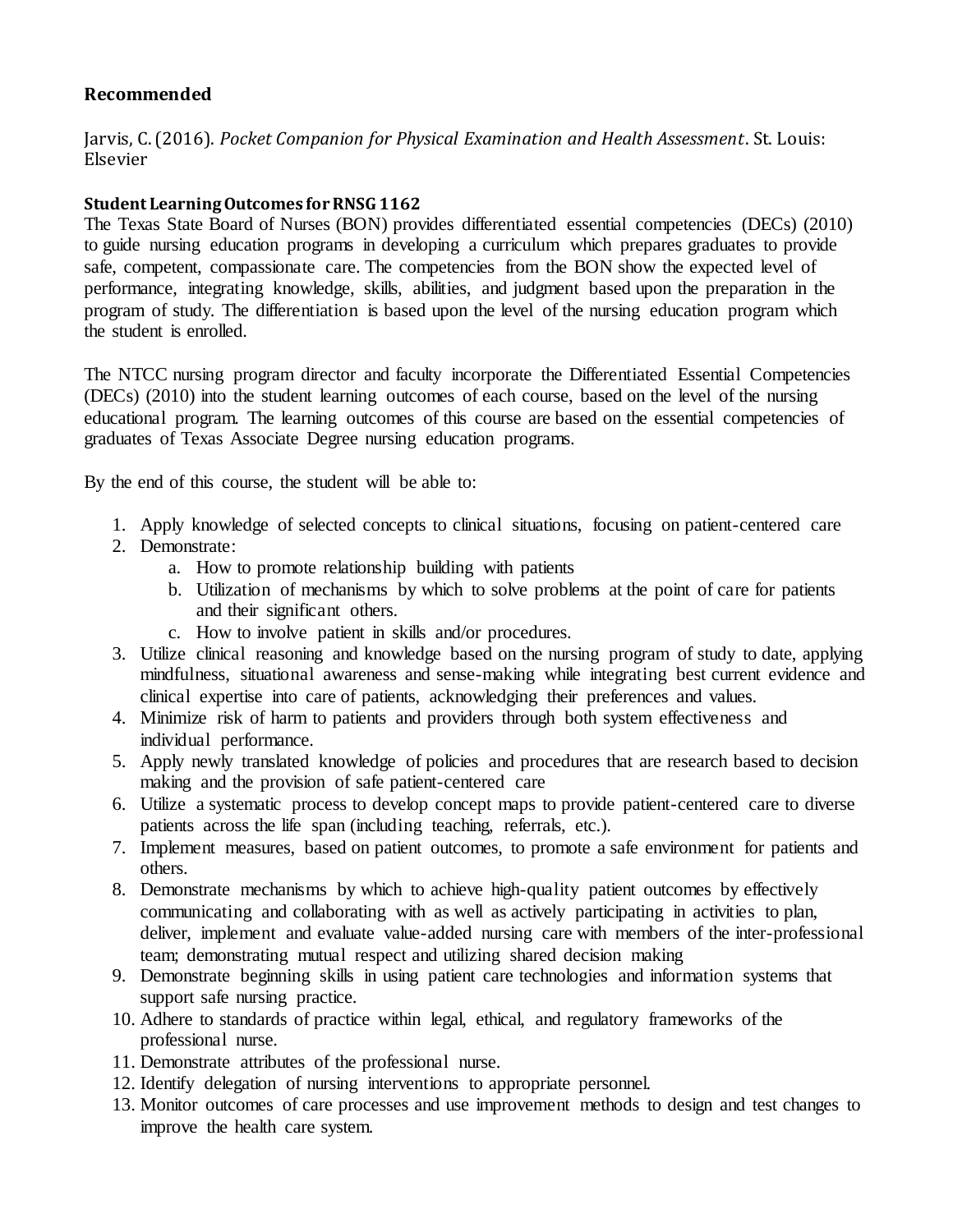# **Exemplary Educational Objectives:**

 $N/A$ 

**SCANS Skills:**  $N/A$ 

## **Evaluation/Grading Policy:**

In addition to the clinical guidelines located in the NTCC ADN student handbook, the student will be required to submit clinical paperwork by midnight on the Sunday following the assigned clinical day(s) which fall on Mondays and Tuesdays. Clinical paperwork will be graded according to a clinical rubric where there are a possible 100 points for each submission.

## *REQUIRED SUPPLIES*

Stethoscope, Watch with second hand, Bandage scissors

## **Student Responsibilities/Expectations:**

Part of the clinical experience will be conducted in a low/high fidelity SIM environment and in skills labs where the student will be able to participate in activities in a safe, learning-focused environment.

## **Grading:**

The student will be required to submit all required Skills lab/SIM/OSCE paperwork for the week by midnight on Sunday of the same week. Patient care map submissions will be graded according to a clinical rubric where there are a possible 100 points for each submission. Other written assignments will be accompanied by a rubric at the time of their assignment. Failure to submit any written assignment on time will result in an automatic deduction of 50% of the possible points. Completion of all assignment will still be required for successful completion of the course. See the Grading/Evaluation/Academic Progression Policy in the student handbook for grading and progression information, and more information about late work.

#### **NTCC Academic Honesty Statement:**

"Students are expected to complete course work in an honest manner, using their intellects and resources designated as allowable by the course instructor. Students are responsible for addressing questions about allowable resources with the course instructor. NTCC upholds the highest standards of academic integrity. This course will follow the NTCC Academic Honesty policy stated in the Student Handbook."

#### **Academic Ethics**

The college expects all students to engage in academic pursuits in a manner that is beyond reproach. Students are expected to maintain complete honesty and integrity in their academic pursuit. Academic dishonesty such as cheating, plagiarism, and collusion is unacceptable and may result in disciplinary action. Refer to the student handbook for more information on this subject.

#### **ADA Statement:**

It is the policy of NTCC to provide reasonable accommodations for qualified individuals who are students with disabilities. This College will adhere to all applicable federal, state, and local laws, regulations, and guidelines with respect to providing reasonable accommodations as required to afford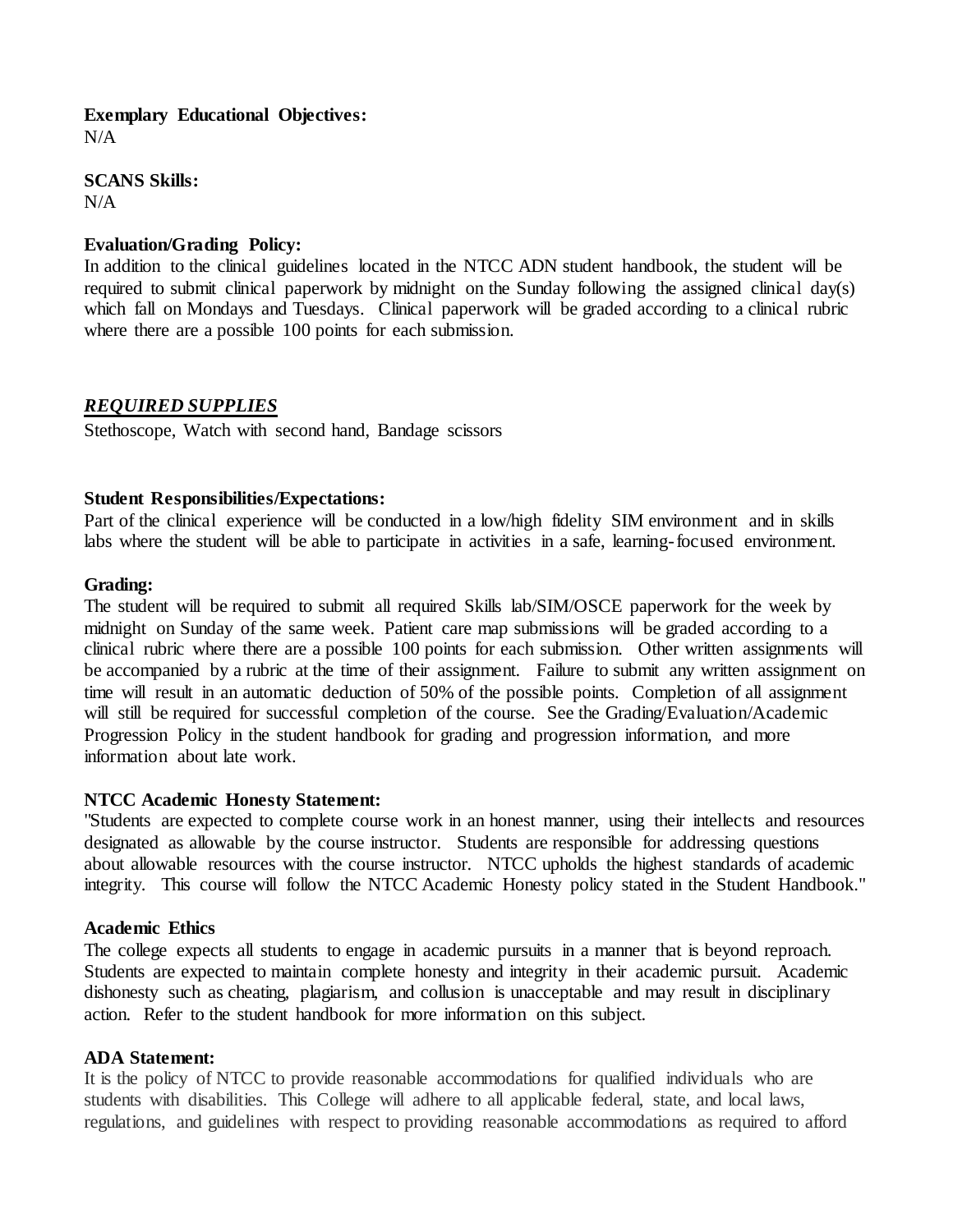equal educational opportunity. It is the student's responsibility to request accommodations. An appointment can be made with John Coleman, Academic Advisor/Coordinator of Special Populations located in the College Connection. He can be reached at 903-434-8104. For more information and to obtain a copy of the Request for Accommodations, please refer to the NTCC [website -](http://www.ntcc.edu/index.php?module=Pagesetter&func=viewpub&tid=111&pid=1) Special [Populations.](http://www.ntcc.edu/index.php?module=Pagesetter&func=viewpub&tid=111&pid=1)

## **Family Educational Rights And Privacy Act** (**Ferpa**):

The Family Educational Rights and Privacy Act (FERPA) is a federal law that protects the privacy of student education records. The law applies to all schools that receive funds under an applicable program of the U.S. Department of Education. FERPA gives parents certain rights with respect to their children's educational records. These rights transfer to the student when he or she attends a school beyond the high school level. Students to whom the rights have transferred are considered "eligible students." In essence, a parent has no legal right to obtain information concerning the child's college records without the written consent of the student. In compliance with FERPA, information classified as "directory information" may be released to the general public without the written consent of the student unless the student makes a request in writing. Directory information is defined as: the student's name, permanent address and/or local address, telephone listing, dates of attendance, most recent previous education institution attended, other information including major, field of study, degrees, awards received, and participation in officially recognized activities/sports.

## **WECM Course Description**

A health-related work-based learning experience that enables the student to apply specialized occupational theory, skills, and concepts. RNSG 1128, 1118, 1324 and 1162 must be passed concurrently in order for the student to progress to the Level III nursing courses.

#### **WECM Course Learning Outcomes**

As outlined in the learning plan, the student will apply the theory concepts, and skills involving specialized materials, tools, equipment, procedures, regulations, laws, and interactions within and among political, economic, environmental, social, and legal systems associated with the occupation and the business/industry; demonstrate legal and ethical behavior, safety practices, interpersonal and teamwork skills, and appropriate written and verbal communication skills using the terminology of the occupation and the business/industry.

#### **Key Concepts and General Course Plan**

This course builds on the basic competencies already learned. Specific learning objectives guide the student's integrated clinical experiences, focusing on application of concepts and skills learned in RNSG 1324, 1128 and 1118. Clinical experiences in the simulated acute care setting and skills lab activities give the student an opportunity to begin the transition to professional nursing and develop clinical judgment skills while providing patient-centered care.

#### **NTCC Academic Honesty Statement:**

"Students are expected to complete course work in an honest manner, using their intellects and resources designated as allowable by the course instructor. Students are responsible for addressing questions about allowable resources with the course instructor. NTCC upholds the highest standards of academic integrity. This course will follow the NTCC Academic Honesty policy stated in the Student Handbook."

## **Academic Ethics**

The college expects all students to engage in academic pursuits in a manner that is beyond reproach. Students are expected to maintain complete honesty and integrity in their academic pursuit.